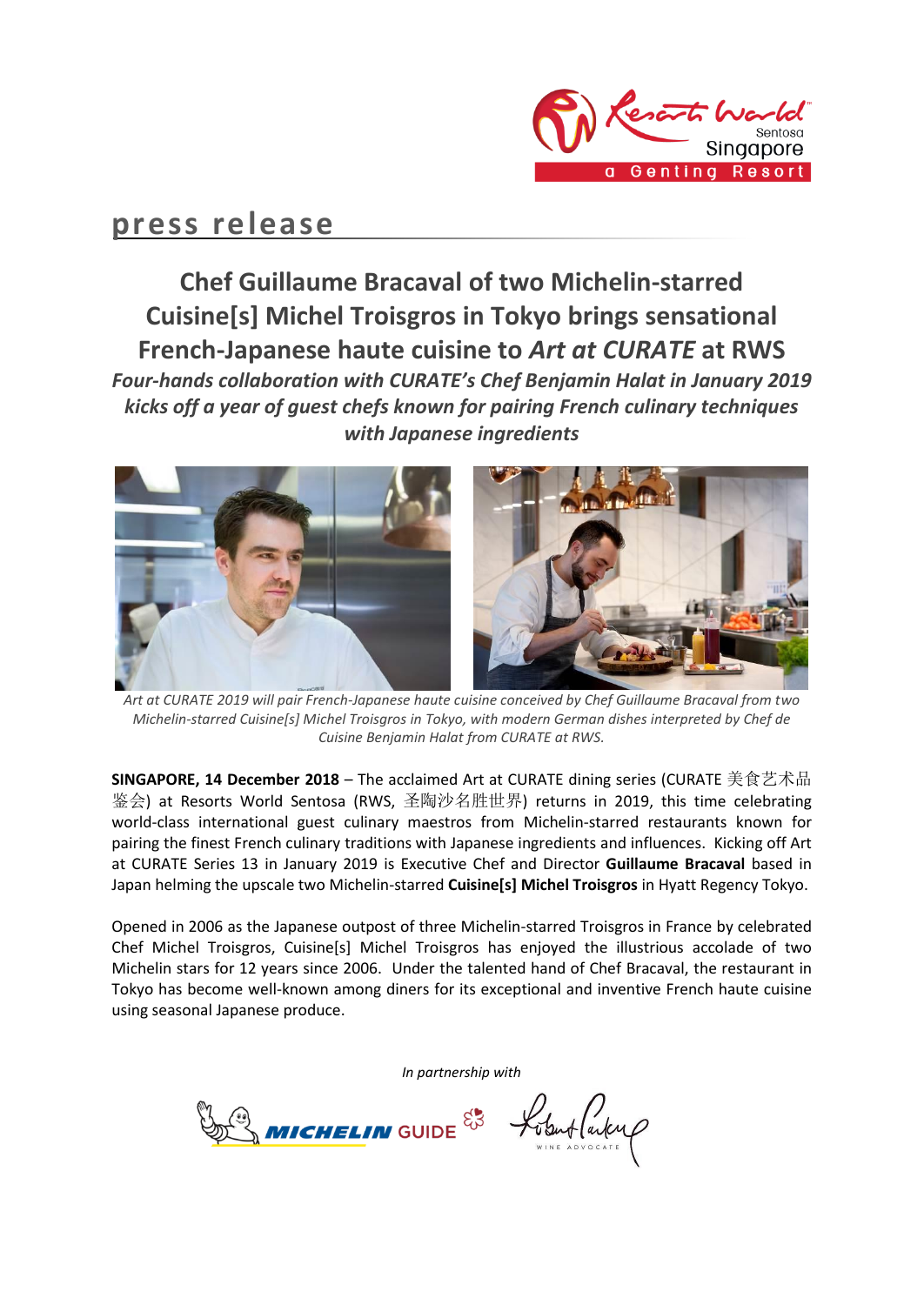Collaborating with Chef de Cuisine Benjamin Halat of CURATE (创意品鉴餐厅) at RWS, Chef Bracaval will showcase his gastronomic artistry in a four-hands dining experience available for lunch and dinner from **18 to 24 January 2019**.

A maestro in selecting the freshest Japanese ingredients and drawing out their full-bodied flavours while staying true to French cooking techniques, Chef Bracaval is characteristically adept in cleverly employing citrus notes, vinegar, olive oil, herbs and spices to accentuate and elevate his dishes, drawn from years of travelling experiences around Japan and his rigorous professional training in France.

Gourmands here and in the region can embrace reinvented classical French gastronomy during Art at CURATE Series 13 at RWS where Chef Bracaval specially flies over to Singapore to present his signature dishes. These include the eclectically-flavoured *Jerusalem Artichoke*, an intriguing appetiser comprising fresh egg with black truffles; as well as the iconic main course *Beef Entrecôte* which tops artfully diced succulent beef cubes with generous potato and parmesan shavings.

Born in 1981 near Lille in northern France, Chef Bracaval was fascinated by cooking since young. He embarked on his culinary journey at the tender age of 15 by enrolling in French cooking schools. Dedicated to honing the craft, he spent his next four years training at restaurants of notable hotels. After accumulating valuable experience through stints in famous three Michelin-starred dining establishments in Paris, including L'Arpège (Chef Alain Passard), Ledoyen (Chef Christian Le Squer) and L'Ambroisie (Chef Bernard Pacaud), he was appointed chef at one Michelin-starred L'Agapé.

After spending one year at French restaurants in Tokyo in 2011, Chef Bracaval returned to France and joined Troisgros, famed for its commendable feat of maintaining three Michelin stars for five decades. In August 2012, he was handpicked by Chef Michel Troisgros, third-generation owner-chef of Troisgros, to be Executive Chef of Cuisine[s] Michel Troisgros.

"The priority for me first is to think about the season, then find the best ingredients and the way to create the best balance that appeal to all senses with all these ingredients. I look forward to showcase my interpretations of French-Japanese haute cuisine to discerning gourmands visiting CURATE at RWS, and hopefully create some culinary sparks with Chef Halat since he is also renowned for his signature dishes with Asian influences," says Chef Bracaval.

CURATE's Chef Benjamin Halat complements Chef Bracaval's luxurious creations by offering diners his creative and modern interpretation of classical German favourites. These include *Black Truffle* – a delicious German bread dumpling made with freshly-baked brioche and served with black truffle sauce and topped with mushrooms; as well as *Senfsosse*, a dish of poached cod fish and mustard on toast, accompanied by strings of salsify spaghetti and salsify baked in brown butter.

The next Art at CURATE Series 14 taking place from 10 to 16 May 2019 will see **Chef Ryuta Iizuka** of two-Michelin starred **Restaurant Ryuzu** in Tokyo, an exquisite French-Japanese establishment, gracing the CURATE restaurant at RWS. Following which, Art at CURATE Series 15 will run from 16 to 22 August 2019, featuring **Chef Daisuke Mori** of one-Michelin starred **Takumi by Daisuke Mori** in Hong Kong known for its elegant marrying of French and Japanese elements.

- Ends -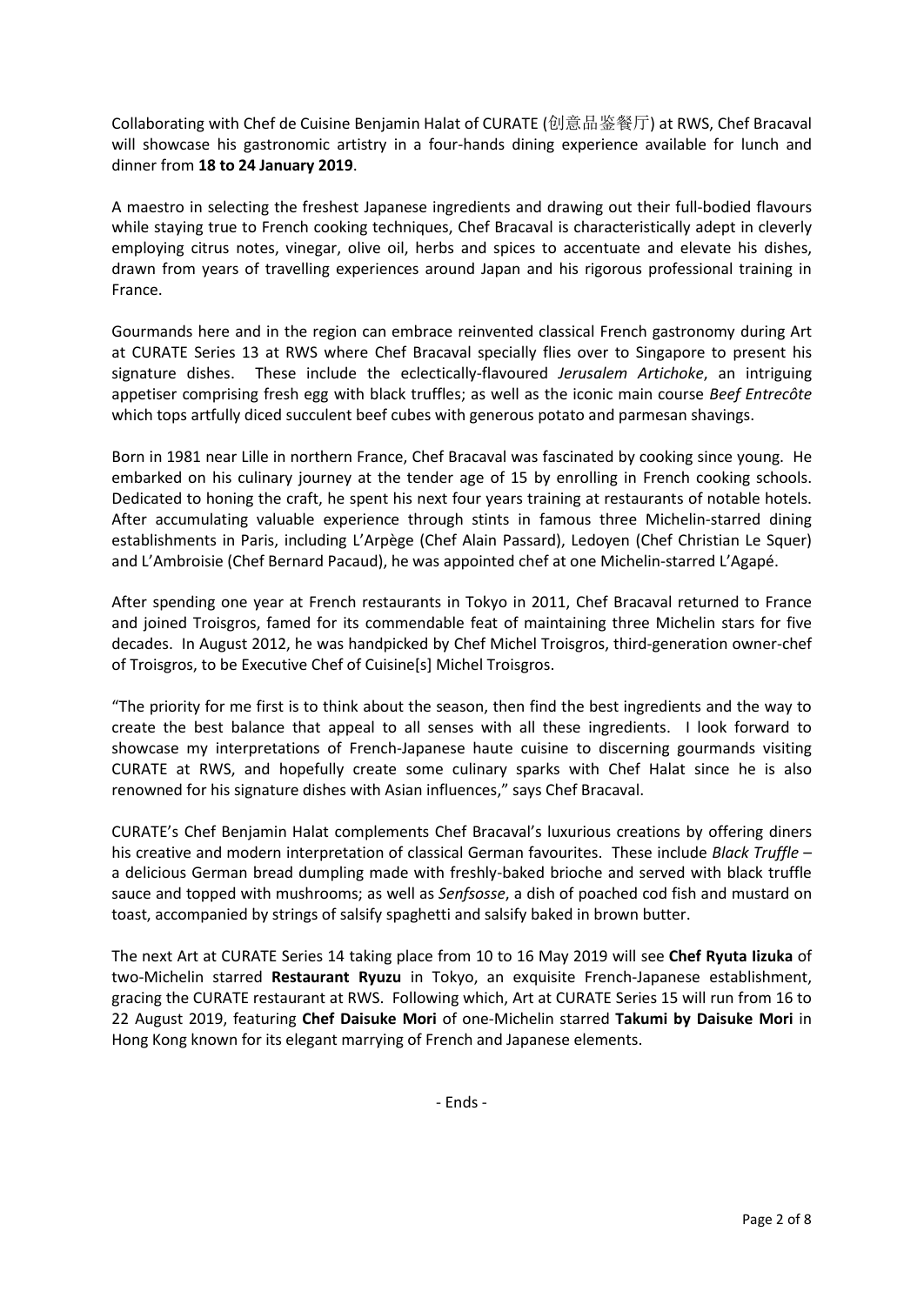#### **Booking details:**

Art at CURATE Series 13 will be held at CURATE located at RWS (The Forum, Level 1) **from 18 to 24 January 2019**. The **four-course lunch** is available at S\$138++, and the **eight-course dinner** is available at S\$308++. Wine pairings are also available during this event period. Reservations can be made via (65) 6577 7288 or [curate@rwsentosa.com.](mailto:curate@rwsentosa.com) Reservations are strictly required. Refer to Appendix A for menus.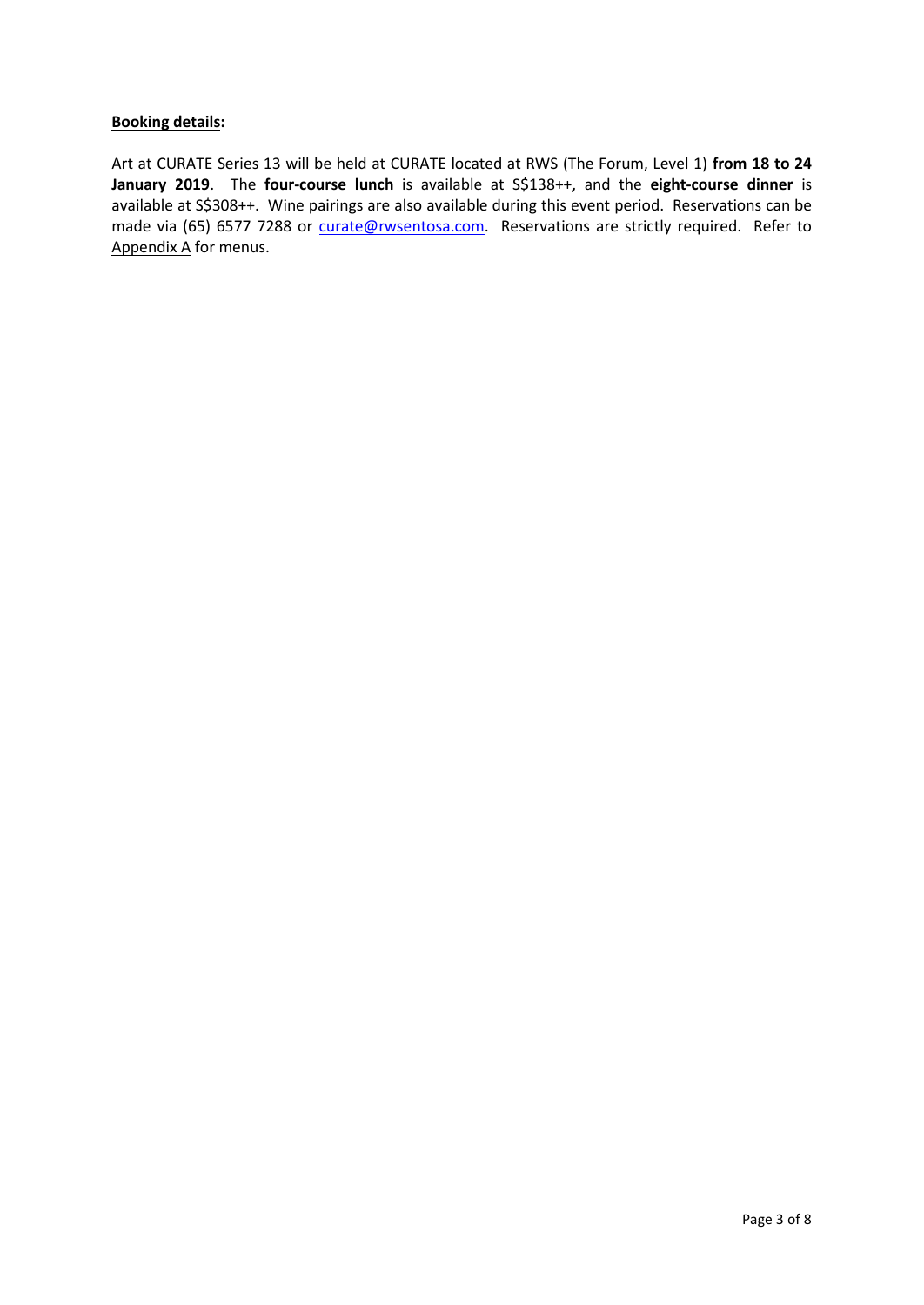#### **Profile of Guillaume Bracaval Executive Chef and Director of Cuisine[s] Michel Troisgros, Tokyo, Japan**

Born in 1981 near Lille, Northern France, Chef Guillaume Bracaval was interested in cooking since he was a child. He gained admission to local cooking schools from the age of 15. For four years, from 1996 to 2000, he dedicated his training to restaurants in notable hotels all over France.

After gaining experience at famous three Michelin-starred restaurants in Paris, including L'Arpège (by Alain Passard), Ledoyen (by Christian Le Squer) and L'Ambroisie (by Bernard Pacaud), he obtained the post of chef at the one Michelin-starred restaurant L' Agapé.

In 2011, he spent one year working in French restaurants at Tateru Yoshino Ginza, l'Art et la manière etc. in Tokyo. At this time, his appreciation for Japanese cuisine grew.

Upon returning to France, he started at Troisgros and was appointed Executive Chef of Cuisine[s] Michel Troisgros by Michel Troisgros in August, 2012.

He has been influenced by Bernard's work at L'Ambroisie and also Michel Troisgros in his work. He is always thinking on how to create and recreate the culinary experience. Chef Bracaval is passionate about wine and travel too, just like Michel.

#### **Profile of Chef Benjamin Halat Chef de Cuisine, CURATE, Resorts World Sentosa**

CURATE at Resorts World Sentosa welcomed the talented German-born Benjamin Halat as its first resident chef in February 2017. Equipped with considerable experience from working in prestigious Michelin-starred restaurants and luxury hotels throughout his career, Chef Halat's own culinary style on showcase at CURATE is exciting, bold and adventurous.

At the young age of 16, Chef Halat discovered the world of fine-dining at Michelin-starred Gourmet Restaurant Königshof in Munich when he embarked on a three-year professional apprenticeship with the establishment. With a natural flair for cooking, his humble start accelerated in no time and he climbed the ranks in many prominent and reputable fine-dining establishments – from Chef de Partie at Arabella Sheraton Grand Hotel Munich; Demi Chef de Cuisine at Two Michelin-starred Restaurant Dallmayr in Munich; Sous Chef at Grand Hotel Bellevue in Gstaad, Switzerland which is home to Michelin-starred restaurant, Leonard's; Sous Chef at Mandarin Oriental Munich; to Chef de Cuisine at Mandarin Oriental Kuala Lumpur's Mandarin Grill prior to his arrival in Singapore. At Restaurant Dallmayr, he was personally mentored by its Head Chef Diethard Urbansky, and at Grand Hotel Bellevue, he had the opportunity to participate in the world-renowned St. Moritz Gourmet Festival, where he worked intensely with a number of Michelin-starred chefs for a week.

Having trained and collaborated with numerous decorated chefs for more than ten years, the now 33-year-old chef has since developed a high level of mastery of both traditional and contemporary European cuisines. In addition, he enjoys the creative process of experimenting with eastern and western ingredients, combining various flavours and textures to come up with unique, modern gastronomic delights. His culinary prowess has quickly gained CURATE recognition in the Singapore Tatler's Best Restaurant Awards as well as the Restaurant Association of Singapore (RAS) Epicurean Star Award for Best Western Fine Dining in 2017.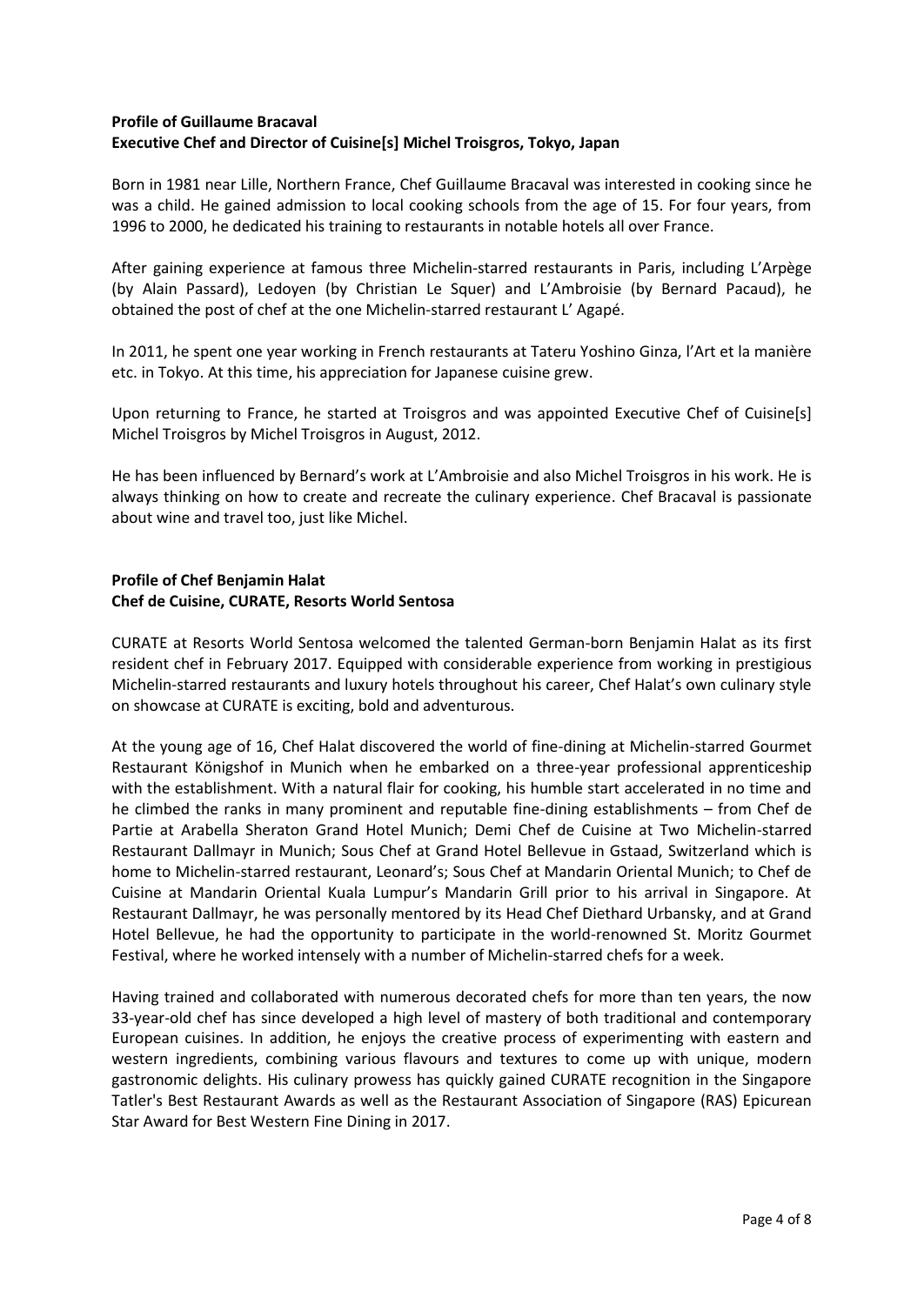#### **ABOUT RESORTS WORLD SENTOSA**

Resorts World Sentosa (RWS), Asia's premium lifestyle destination resort, is located on Singapore's resort island of Sentosa. Spanning 49 hectares, RWS is home to world-class attractions including Universal Studios Singapore, S.E.A. Aquarium, the Maritime Experiential Museum, Dolphin Island and Adventure Cove Waterpark. Complementing the adventure and adrenaline of its theme parks and attractions are six unique luxury hotels, the world-class Resorts World Convention Centre, a casino and the Asian flagship of a world-renowned destination spa. RWS offers award-winning dining experiences and exciting cuisines from around the world across its many renowned celebrity chef restaurants, establishing itself as a key player in Singapore's vibrant and diverse dining scene and a leading gourmet destination in Asia for epicureans. The integrated resort also offers world-class entertainment, from original resident productions to concerts and public shows such as Crane Dance and Lake of Dreams. RWS has been named "Best Integrated Resort" since 2011 for eight consecutive years at the TTG Travel Awards which recognises the best of Asia-Pacific's travel industry.

RWS is wholly owned by Genting Singapore, a company of the Genting Group. For more information, please visi[t www.rwsentosa.com.](http://www.rwsentosa.com/)

**16** / ResortsWorldatSentosa **@ [6]** @rwsentosa @rwsentosa @rwsdiningartisans #ArtAtCurate [www.rwsentosablog.com](http://www.rwsentosablog.com/)

#### **ABOUT CURATE**

CURATE, one of the latest additions to the Resorts World Sentosa (RWS) culinary experience, provides a perennial stage exclusively for visiting Michelin chefs from around the world to showcase their finest culinary creations. It is Asia's first restaurant, located at RWS, dedicated to showcasing the Michelin star experience. Organised in partnership with Michelin Guide Singapore and Robert Parker Wine Advocate since 2016, the Art at CURATE dining series feature four guest chefs from Michelin-starred restaurants across the globe every year. Art at CURATE 2019 dining series will feature four visiting chefs from Michelin-starred restaurants known for pairing the finest French culinary traditions with Japanese ingredients and influences. The gastronomic experience at CURATE is further complemented by an extraordinary wine cellar that houses a prized collection of 365 highly rated labels. For more information, please visit [www.rwsentosa.com/curate.](http://www.rwsentosa.com/curate)

#### **MEDIA CONTACTS**

**Resorts World Sentosa** Danny Cham Tel: + 65 6577 9758 Email: [danny.cham@rwsentosa.com](mailto:danny.cham@rwsentosa.com)

**Ogilvy (for Resorts World Sentosa)** Joy Francisco Tel: +65 6213 7842 Email[: joy.francisco@ogilvy.com](mailto:joy.francisco@ogilvy.com)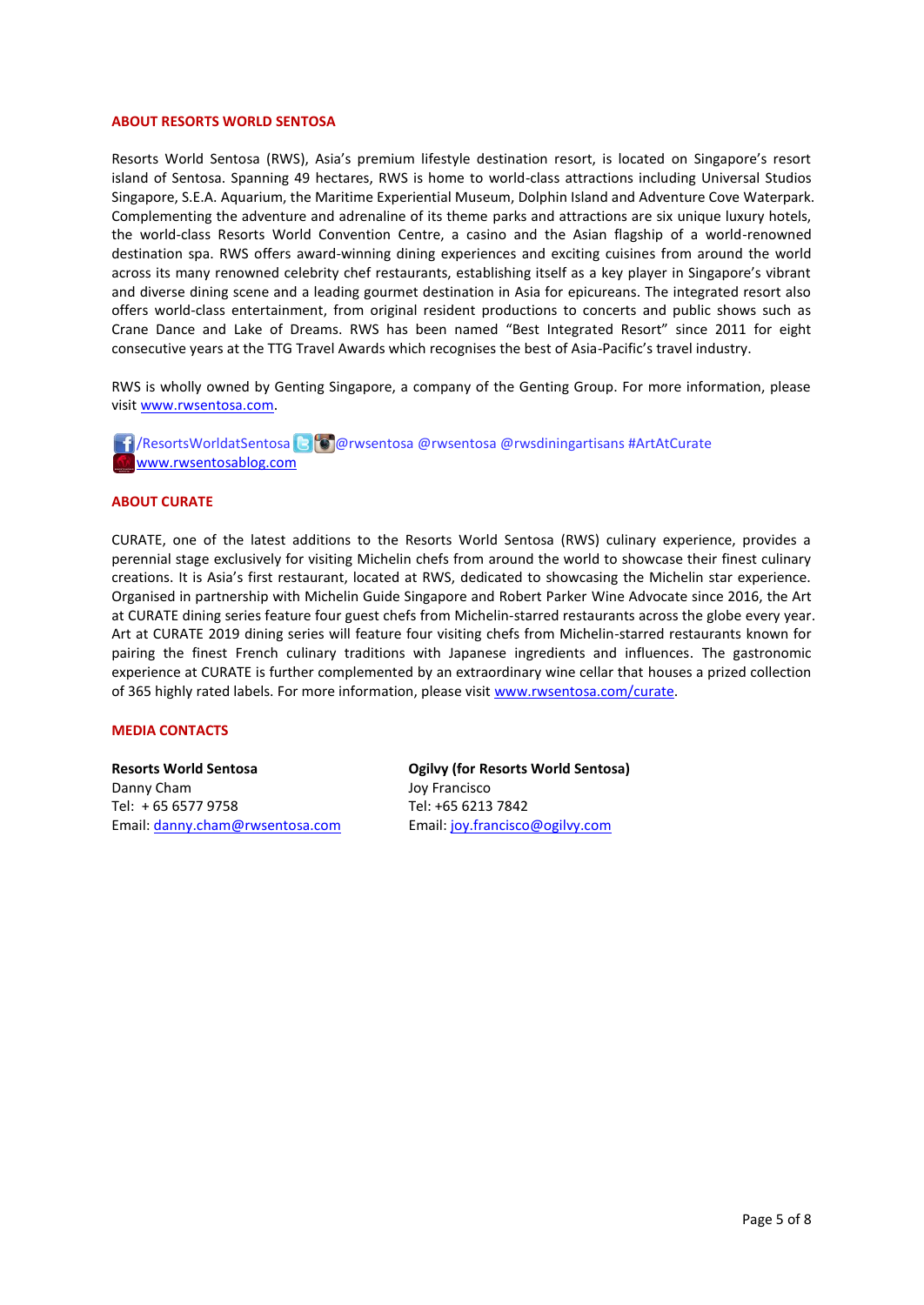# **Appendix A: Menus**

# *Art at CURATE* Series 13 (18 - 24 January 2019)

### **FOUR-COURSE LUNCH MENU**

#### **AMUSE BOUCHE**

**HIRAME** RADISH. CAVIAR GUILLAUME BRACAVAL

### **BLACK TRUFFLE**  BRIOCHE DUMPLING. MUSHROOM BENJAMIN HALAT

**BEEF ENTRECÔTE** POTATO. PARMESAN GUILLAUME BRACAVAL

### **GYUHI** RICE PAPER. GRAPE JUICE MICHELE ABBATEMARCO (CUISINE[S] MICHEL TROISGROS)

### **PETIT FOURS**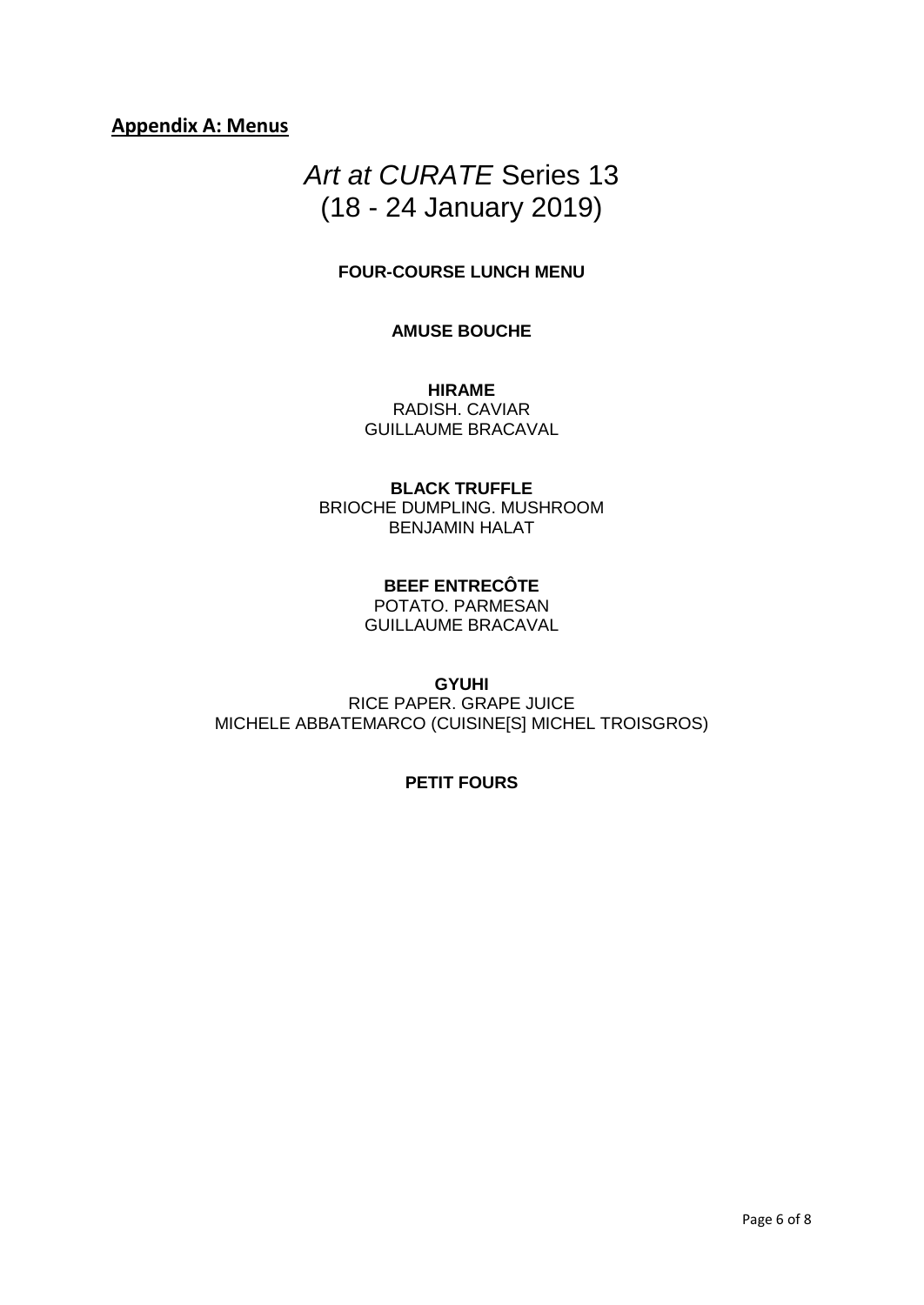# *Art at CURATE* Series 13 (18 - 24 January 2019)

**EIGHT-COURSE DINNER MENU**

## **AMUSE BOUCHE**

**HIRAME** RADISH. CAVIAR GUILLAUME BRACAVAL

**BLACK TRUFFLE** BRIOCHE DUMPLING. MUSHROOM BENJAMIN HALAT

**JERUSALEM ARTICHOKE**

EGG. HERBS GUILLAUME BRACAVAL

**CRAB** SORREL. TAMARIND. SMOKED BUTTER GUILLAUME BRACAVAL

**SENFSOSSE** POACHED COD FISH. SALSIFY. MUSTARD BENJAMIN HALAT

## **BEEF ENTRECÔTE**

POTATO. PARMESAN GUILLAUME BRACAVAL

**BAKED APPLE SHERBET** ALMOND BENJAMIN HALAT

**GYUHI** RICE PAPER. GRAPE JUICE MICHELE ABBATEMARCO (CUISINE[S] MICHEL TROISGROS)

## **PETIT FOURS**